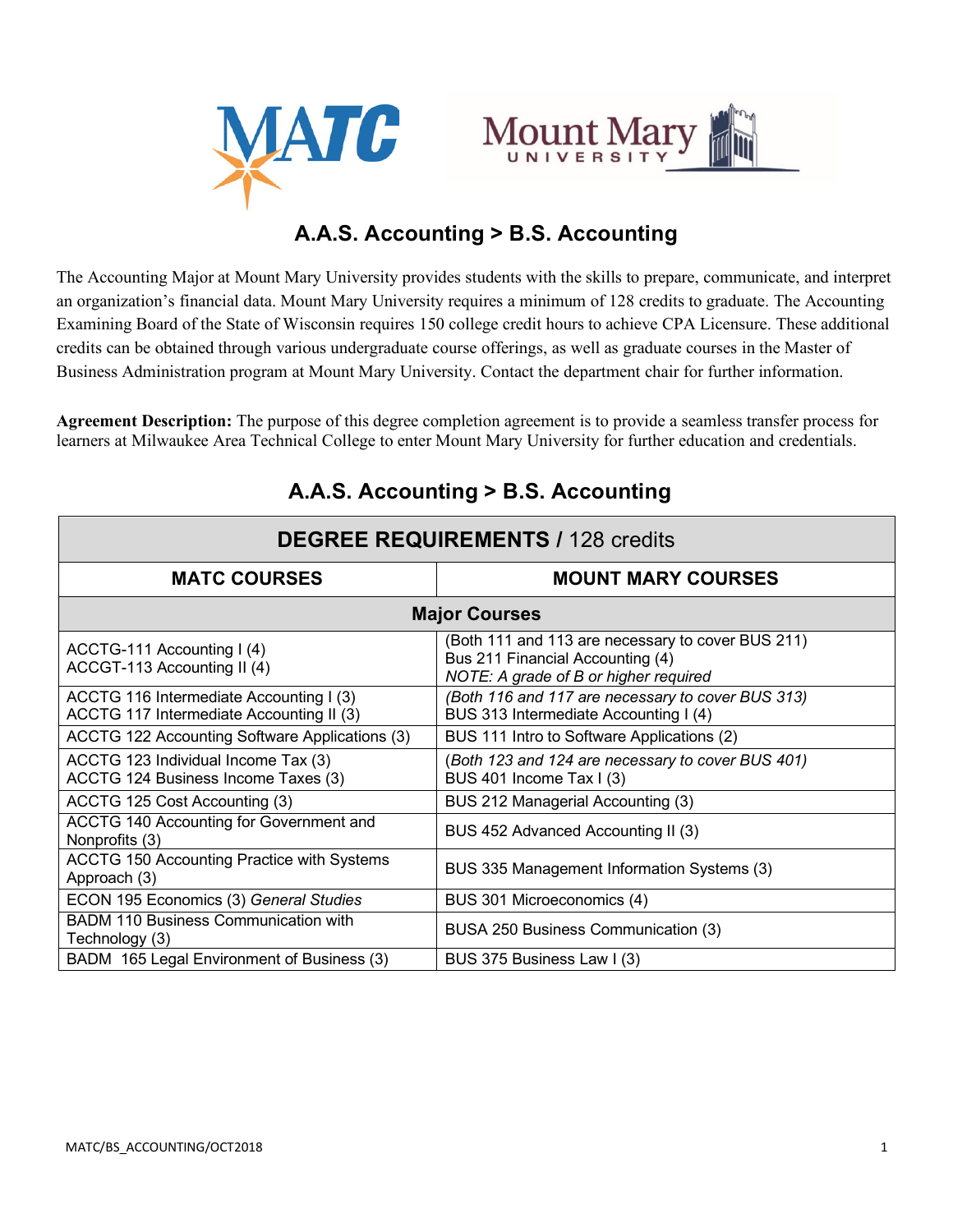| The following MATC classes can all transfer in as                                                         | The following courses have no program transfer (46 credits)                |
|-----------------------------------------------------------------------------------------------------------|----------------------------------------------------------------------------|
| electives, no direct program transfers                                                                    | MAT 111 College Algebra                                                    |
| ACCTG 130 Computerized Accounting (3)<br>ACCTG 126 Accounting for Mangers(3)                              | BUS 105 Computers and their Uses(not part of the major but a               |
| <b>ACCTG 142 Payroll Accounting(2)</b>                                                                    | prerequisite for the department) (3 cr)<br>BUS 302 Macroeconomics (3 cr.)  |
|                                                                                                           | BUS 314 Intermediate Accounting II (3 cr.)                                 |
|                                                                                                           | BUS 355 Cost Accounting (3 cr.)                                            |
|                                                                                                           | BUS 362 Principles of Management (3 cr.)                                   |
|                                                                                                           | BUS 376 Business II (3 cr.)                                                |
|                                                                                                           | BUS 402 Income Tax II (3 cr)                                               |
|                                                                                                           | BUS 411 Auditing (3 cr)                                                    |
|                                                                                                           | BUS 451 Advanced Accounting 1(3 cr)                                        |
|                                                                                                           | BUS 465 Principles of Finance (3 cr)<br>BUS 465 Managerial Finance (3 cr.) |
|                                                                                                           | BUS 470 Strategic Management (3 cr)                                        |
|                                                                                                           | BUS 476 Business Ethics (3 cr.)                                            |
|                                                                                                           | BUS 490 Selected Topics in Accounting (3 cr.)                              |
|                                                                                                           | MAT 216 Elementary Statistics (4 cr)                                       |
|                                                                                                           |                                                                            |
| Core Courses (min. 48 credits)<br>Philosophy/Theology (min. 10 credits)                                   |                                                                            |
| Must take at Mount Mary                                                                                   | SEA 101 Search for Meaning (4 credits)                                     |
|                                                                                                           |                                                                            |
|                                                                                                           | Theology (min. 3 credits) (prereq. SEA 101)                                |
| Philosophy (min. 3 credits) (prereq. SEA 101)                                                             |                                                                            |
| <b>Communication/Math (min. 11 credits)</b>                                                               |                                                                            |
|                                                                                                           | Composition (min. 3 credits: ENG 120 required)                             |
| ENG 151 and ENG 152 or ENG 200                                                                            | ENG 110 Composition I Prereq for ENG 120 required                          |
|                                                                                                           | ENG 120 Composition II                                                     |
|                                                                                                           | <b>Communication (min. 2 credits)</b>                                      |
| >200 Level Speech Course (if taken)                                                                       | COM 104 Public Speaking                                                    |
|                                                                                                           | Mathematics requirement (min. 3 credits at level 104 or<br>higher)         |
|                                                                                                           | <b>MAT 104</b>                                                             |
| MATH 107 College Level Mathematics                                                                        | MAT 105 is prereq for MAT 111                                              |
|                                                                                                           | World Language (min. 3 credits)                                            |
|                                                                                                           | <b>Communication/Math option</b>                                           |
| Literature/Fine Arts (min. 9 credits) There are many courses that meet this requirement.                  |                                                                            |
|                                                                                                           | Fine Arts (min. 3 credits)                                                 |
|                                                                                                           | Literature (min. 3 credits)                                                |
| Option: Minimum 2 credits to complete the 9 credits required for the Core Literature and Fine Arts.       |                                                                            |
| Humanistic (min. 9 credits)                                                                               |                                                                            |
|                                                                                                           | History (min. 3 credits)                                                   |
|                                                                                                           | <b>Behavioral/Social Science (min. 3 credits)</b>                          |
| PSYCH 199 Psychology of Human Relations (3)                                                               | PSY 103 Intro. Psychology (3)                                              |
| SOCSCI-197 Contemporary American Society (3)                                                              | SOC 101 Intro to Sociology (3)                                             |
| ECON 195 Economics (3)                                                                                    | BUS 301 Microeconomics (4)                                                 |
| Option (min. 3 credits) Choose three additional credits from any of the courses listed above under either |                                                                            |
| Behavioral/Social Science or History.                                                                     |                                                                            |
| <b>Natural Sciences (min. 3 credits)</b>                                                                  |                                                                            |
| NATSCI 167 Science of Technology                                                                          | SCI 900 Meets Core Requirement                                             |
| Elective credits (counting toward min. 128)                                                               |                                                                            |